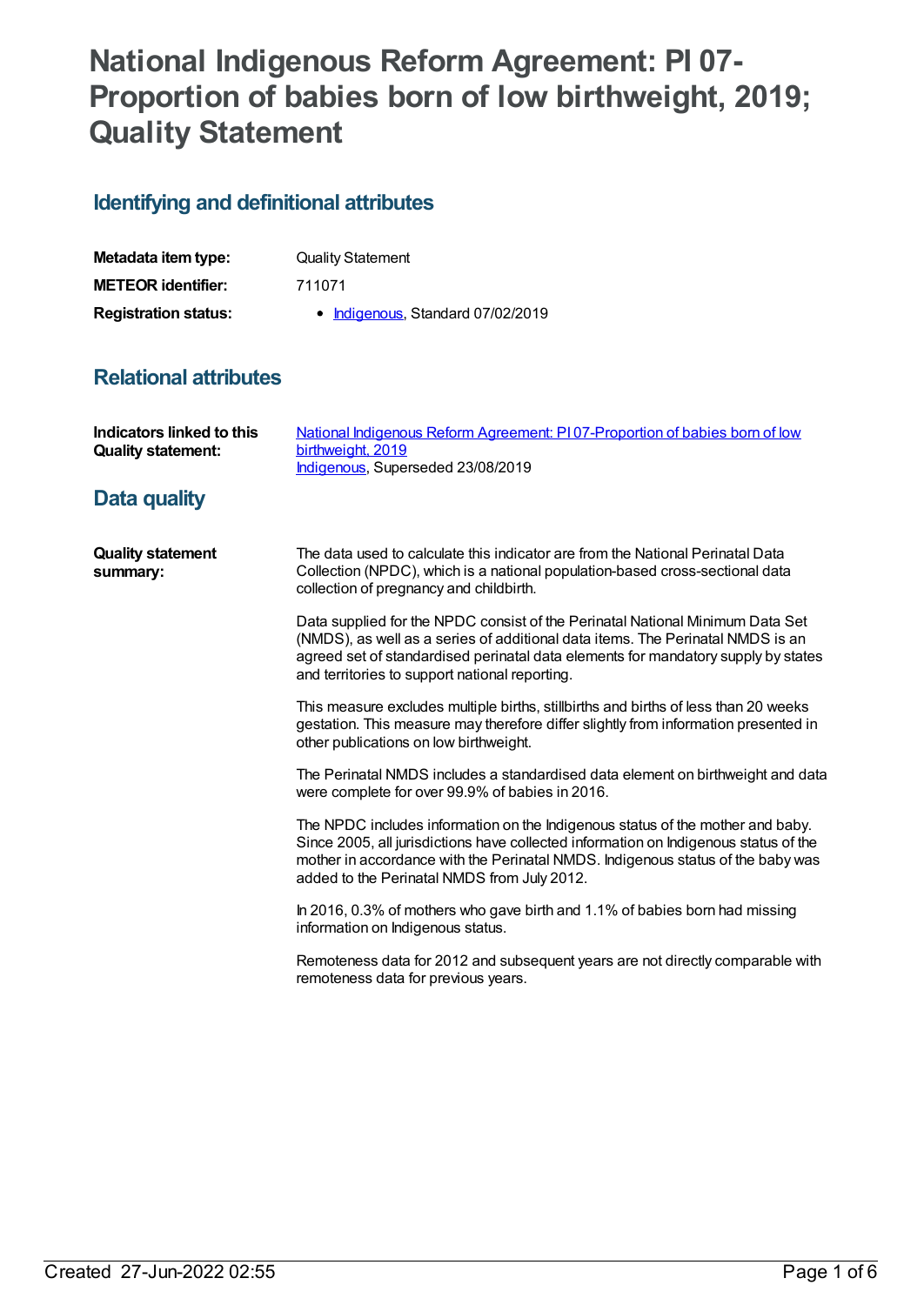| Institutional environment: | Data for this indicator were provided by the Australian Institute of Health and<br>Welfare (AIHW). The AIHW is a major national agency set up by the Australian<br>Government under the Australian Institute of Health and Welfare Act 1987 to<br>provide reliable, regular and relevant information and statistics on Australia's health<br>and welfare. It is an independent corporate Commonwealth entity established in<br>1987, governed by a management Board, and accountable to the Australian<br>Parliament through the Health portfolio. For further information about the AIHW, see<br>the <b>AIHW</b> website.<br>Data collected for the NPDC were supplied to the AIHW by state and territory<br>health authorities. The state and territory health authorities receive these data from<br>patient administrative and clinical records, with the information usually collected by<br>midwives or other birth attendants. States and territories use these data for service<br>planning, monitoring and internal and public reporting. |
|----------------------------|----------------------------------------------------------------------------------------------------------------------------------------------------------------------------------------------------------------------------------------------------------------------------------------------------------------------------------------------------------------------------------------------------------------------------------------------------------------------------------------------------------------------------------------------------------------------------------------------------------------------------------------------------------------------------------------------------------------------------------------------------------------------------------------------------------------------------------------------------------------------------------------------------------------------------------------------------------------------------------------------------------------------------------------------------|
| <b>Timeliness:</b>         | The reference period for the data is the calendar year 2016, and 2014–2016 for the<br>aggregate 3-year period.                                                                                                                                                                                                                                                                                                                                                                                                                                                                                                                                                                                                                                                                                                                                                                                                                                                                                                                                     |
|                            | Collection of data for the NPDC is annual.                                                                                                                                                                                                                                                                                                                                                                                                                                                                                                                                                                                                                                                                                                                                                                                                                                                                                                                                                                                                         |
| <b>Accessibility:</b>      | A variety of products draw upon the NPDC. Products published by the AIHW that<br>are based primarily on data from the NPDC include:                                                                                                                                                                                                                                                                                                                                                                                                                                                                                                                                                                                                                                                                                                                                                                                                                                                                                                                |
|                            | • Australia's mothers and babies annual report (e.g. AlHW 2018)<br>• perinatal data visualisations<br>• National Core Maternity Indicators reports and data visualisations.                                                                                                                                                                                                                                                                                                                                                                                                                                                                                                                                                                                                                                                                                                                                                                                                                                                                        |
|                            | Ad hoc data are also available from the AIHW on request (charges apply to recover<br>costs).                                                                                                                                                                                                                                                                                                                                                                                                                                                                                                                                                                                                                                                                                                                                                                                                                                                                                                                                                       |
|                            | Data for this indicator are published in a number of reports, including annually in the<br>National Indigenous Reform Agreement and National Healthcare Agreement<br>performance information reports (which are available on the Productivity<br>Commission website) and the Australia's mothers and babies reports, and<br>biennially in reports such as the Aboriginal and Torres Strait Islander Health<br>Performance Framework report, and the Overcoming Indigenous Disadvantage:<br>key indicators reports (e.g. SCRGSP 2016).                                                                                                                                                                                                                                                                                                                                                                                                                                                                                                              |
| Interpretability:          | Supporting information on the quality and use of the NPDC, including information<br>on the quality of Indigenous status data, is published annually in the AIHW's<br>Australia's mothers and babies report (Appendices A and D in the 2016 edition)<br>(AIHW 2017) and in the Data Quality Statement for the NPDC.                                                                                                                                                                                                                                                                                                                                                                                                                                                                                                                                                                                                                                                                                                                                 |
|                            | Readers are advised to read caveat information to ensure appropriate<br>interpretation of the performance indicator.                                                                                                                                                                                                                                                                                                                                                                                                                                                                                                                                                                                                                                                                                                                                                                                                                                                                                                                               |
|                            | Metadata information for this indicator is published in the AIHW's online metadata<br>repository, METeOR. Metadata information for the NPDC are published in the<br>National Health Data Dictionary (NHDD) on METeOR and in the Maternity<br><b>Information Matrix</b>                                                                                                                                                                                                                                                                                                                                                                                                                                                                                                                                                                                                                                                                                                                                                                             |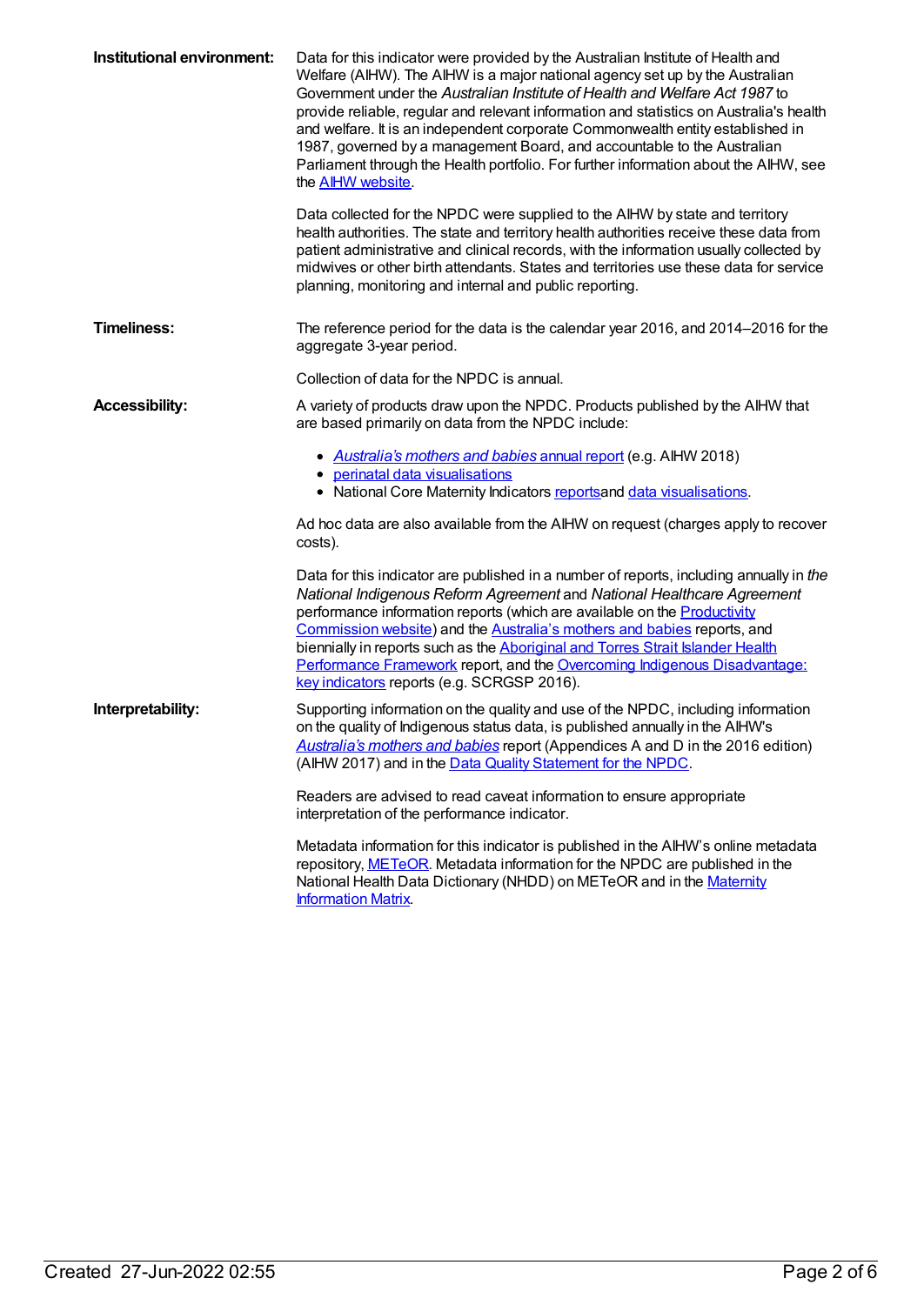**Relevance:** The NPDC comprises data items as specified in the Perinatal NMDS, plus additional items collected by the states and territories. The purpose of the NPDC is to collect information about births for monitoring pregnancy, childbirth and the neonatal period for both the mother and baby.

> The NPDC is a specification for data collected on all births in Australia in hospitals, birth centres and the community. It includes information for both live births and stillbirths, where gestational age is at least 20 weeks or birthweight is at least 400 grams. Live births and stillbirths may include termination of pregnancy after 20 weeks. Stillbirths can include fetus papyraceous and fetus compressus. In Victoria and Western Australia, data were included for both live births and stillbirths of at least 20 weeks gestation or, if gestation was unknown, the birthweight was at least 400 grams. In South Australia, data may not include all terminations of pregnancy for psychosocial reasons after 20 weeks gestation where birthweight was not recorded.

The NPDC includes data items relating to the mother—including demographic characteristics and factors relating to the pregnancy, labour and birth— and data items relating to the baby—including birth status (live birth or stillbirth), sex, gestational age at birth, birthweight and neonatal morbidity and deaths.

The NPDC includes all relevant data elements for this indicator. Birthweight of the baby and Indigenous status of the mother and the baby are data elements in the Perinatal NMDS.

While each jurisdiction has a unique form for collecting perinatal data on which the format of the Indigenous status question and recording categories vary slightly, all forms have included the NMDS item on Indigenous status of the mother from 2005 and Indigenous status of the baby from 2012.

Data for this indicator exclude multiple births, stillbirths and births of less than 20 weeks gestation.

Analysis excludes babies born to mothers who are non-Australian residents, residents of external territories and where state/territory of usual residence was not stated.

Analysis by state/territory and remoteness is based on the usual residence of the mother.

Reporting by remoteness is in accordance with the Australian Statistical Geography Standard (ASGS).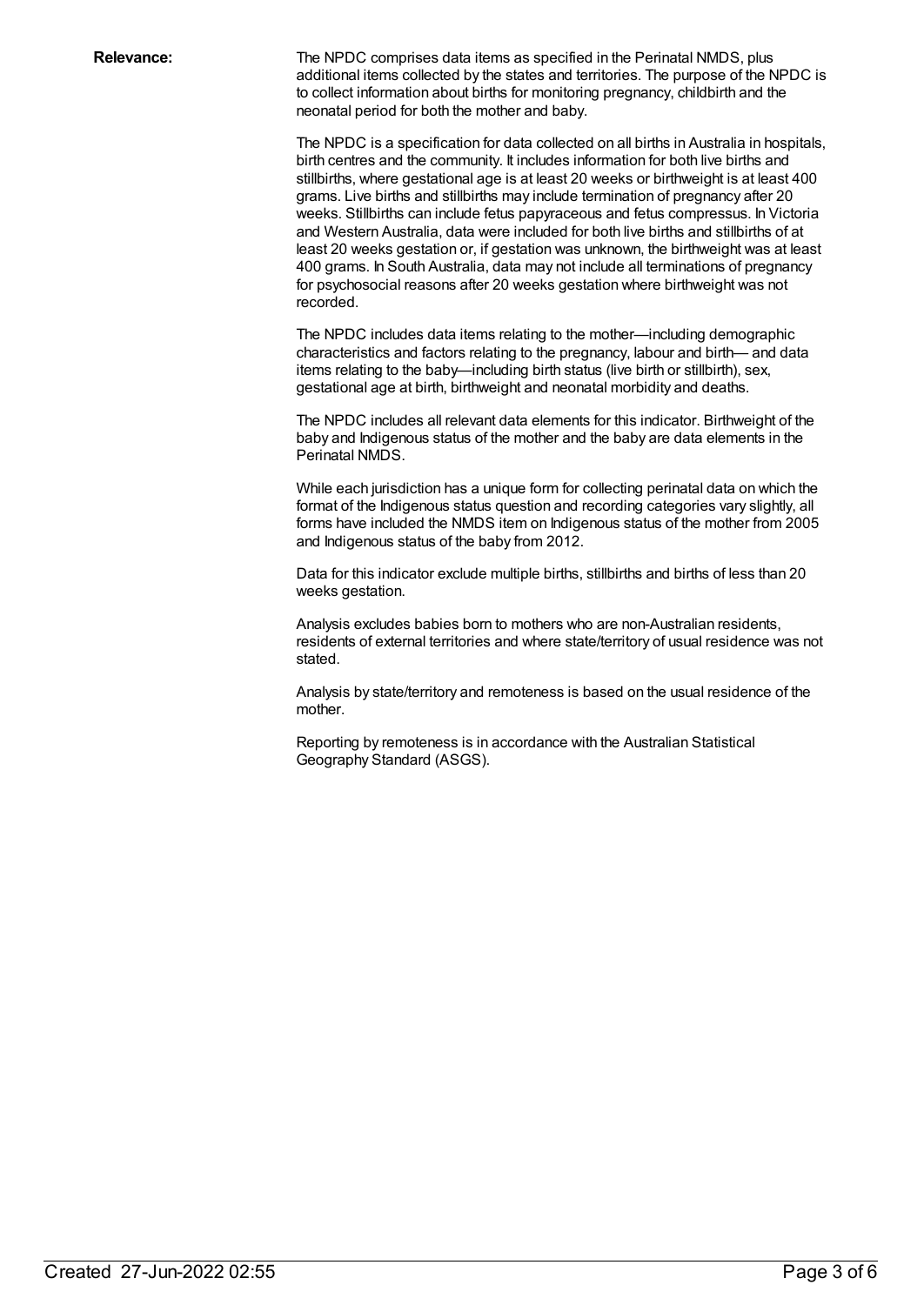**Accuracy:** Inaccurate responses may occur in all data provided to the AIHW. The AIHW does not have direct access to state and territory perinatal records to determine the accuracy of the data provided. However, the AIHW does undertake validation on all data provided by the states and territories. Data received from the states and territories are checked for completeness, validity and logic errors. Potential errors are queried with jurisdictions, and corrections and resubmissions are made in response to these queries.

> Errors may occur during the processing of data by the states and territories or at the AIHW. Processing errors prior to data supply may be found through the validation checks applied by the AIHW. The AIHW does not adjust data to account for possible data errors or to correct for missing data.

This indicator is calculated from data that has been reported to the AIHW. Before publication, data are referred back to jurisdictions for checking and review. The numbers reported for this indicator may differ from those in reports published by the states and territories for the following reasons:

- data editing and subsequent updates of state/territory databases after the supply of data to the AIHW
- data are reported by state/territory of usual residence rather than state/territory of birth.

The geographical location code for the area of usual residence of the mother is included in the Perinatal NMDS. Only 0.2% of records were for Australian nonresidents or could not be assigned to a state or territory of residence in 2016. There is no scope in the data element 'Area of usual residence of mother' to discriminate temporary residence of mother for the purposes of accessing birthing services from usual residence. The former may differentially impact populations from *Remote* and *Very remote* areas, where services are not available locally.

Birthweight is nearly universally reported, with only 0.04% of records for live born singleton babies missing birthweight information in 2016.

Data presented by Indigenous status are influenced by the quality and completeness of Indigenous identification of mothers and babies which may differ across jurisdictions. In 2016, information on the Indigenous status of the mother was not stated for 0.3% of mothers who gave birth and information on the Indigenous status of the baby was not stated for 1.1% of babies born in the reference year. Jurisdictional differences in the level of not stated data for Indigenous status ranged from 0.0% to 2.0% for Indigenous status of the mother and from 0.0% to 2.8% for Indigenous status of the baby in 2016, and there may also be differences in the rates of Indigenous under-identification. Therefore, jurisdictional comparisons of data by Indigenous status should be made with caution. For this indicator, records where Indigenous status was not stated were excluded from Indigenous and non-Indigenous analyses but were included in totals.

Disaggregated data by Indigenous status is reported by single year for time series and by 3-year combined data for the current reporting period. Single year data by Indigenous status should be used with caution due to the small numbers involved.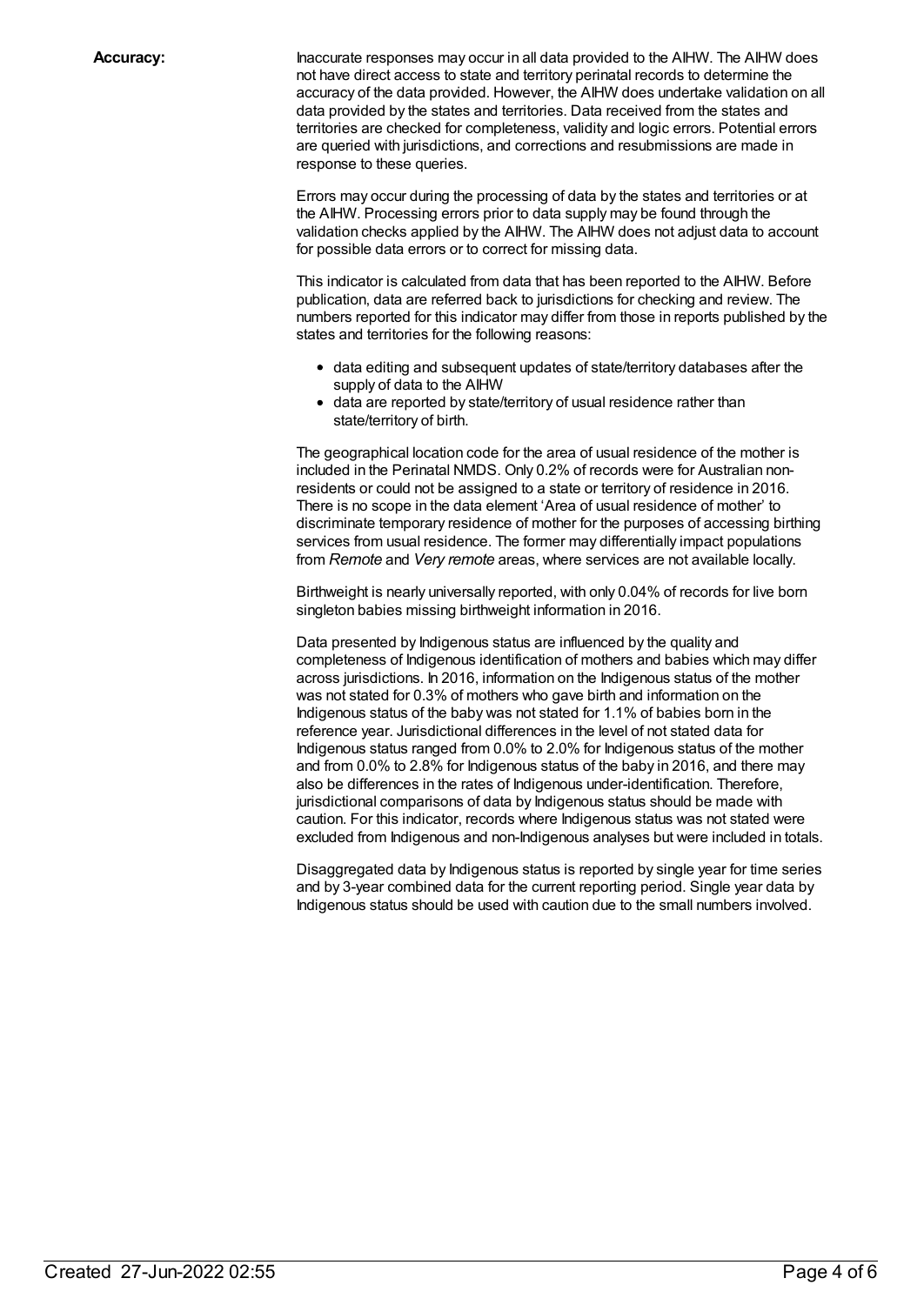**Coherence:** Data for this indicator are published annually by the AIHW in the *Australia's mothers and babies* reports (e.g. AIHW 2018), and biennially in reports such as the *Aboriginal and Torres Strait Islander health performance framework* (e.g. AHMAC 2017), and *Overcoming Indigenous disadvantage: key indicators* (e.g. SCRGSP 2016). The numbers presented in these publications may differ slightly from those presented here as this measure is reported by state and territory of usual residence and excludes multiple births, stillbirths and births less than 20 weeks' gestation.

> Changing levels of Indigenous identification over time and across jurisdictions may also affect the accuracy of compiling a consistent time series in future years.

The NPDC has collected information on the Indigenous status of the mother in accordance with the Perinatal NMDS since 2005. Indigenous status of the baby was added to the Perinatal NMDS for collection from July 2012. Nationally standardised data about the Indigenous status of the baby was supplied by all jurisdictions to the NPDC for 2016. Thus, for this reporting cycle, 2016 data were available according to both the Indigenous status of the mother and Indigenous status of the baby.

In 2011, the ABS updated the standard geographical framework from the Australian Standard Geographical Classification (ASGC) to the ASGS. NPDC data by remoteness for 2011 and earlier years are based on the ASGC, while data for 2012 onwards are based on the ASGS. The AIHW considers the change to be a break in series when applied to remoteness data supplied for this indicator; therefore, remoteness data for 2012 are not directly comparable with data for previous years.

### **Source and reference attributes**

| <b>Submitting organisation:</b> | Australian Institute of Health and Welfare                                                                                                                                                                                                                                                                                                                                                                                                                                                                                                                       |
|---------------------------------|------------------------------------------------------------------------------------------------------------------------------------------------------------------------------------------------------------------------------------------------------------------------------------------------------------------------------------------------------------------------------------------------------------------------------------------------------------------------------------------------------------------------------------------------------------------|
| <b>Reference documents:</b>     | AHMAC (Australian Health Ministers' Advisory Council) 2017. Aboriginal and<br>Torres Strait Islander health performance framework 2017 Report. Canberra:<br>AHMAC. Viewed 4 October 2018, https://www.pmc.gov.au/resource-<br><u>centre/indigenous-affairs/health-performance-framework-2017-report</u><br>AIHW 2018. Australia's mothers and babies 2016—in brief. Perinatal statistics<br>series no. 34. Cat. no. PER 97. Canberra: AIHW. Viewed 4 October 2018,<br>https://www.aihw.gov.au/reports/mothers-babies/australias-mothers-babies-2016-<br>in-brief |
|                                 | SCRGSP (Steering Committee for the Review of Government Service Provision)<br>2016. Overcoming Indigenous disadvantage. Viewed 27 September 2017,<br>http://www.pc.gov.au/research/ongoing/overcoming-indigenous-disadvantage                                                                                                                                                                                                                                                                                                                                    |

#### **Relational attributes**